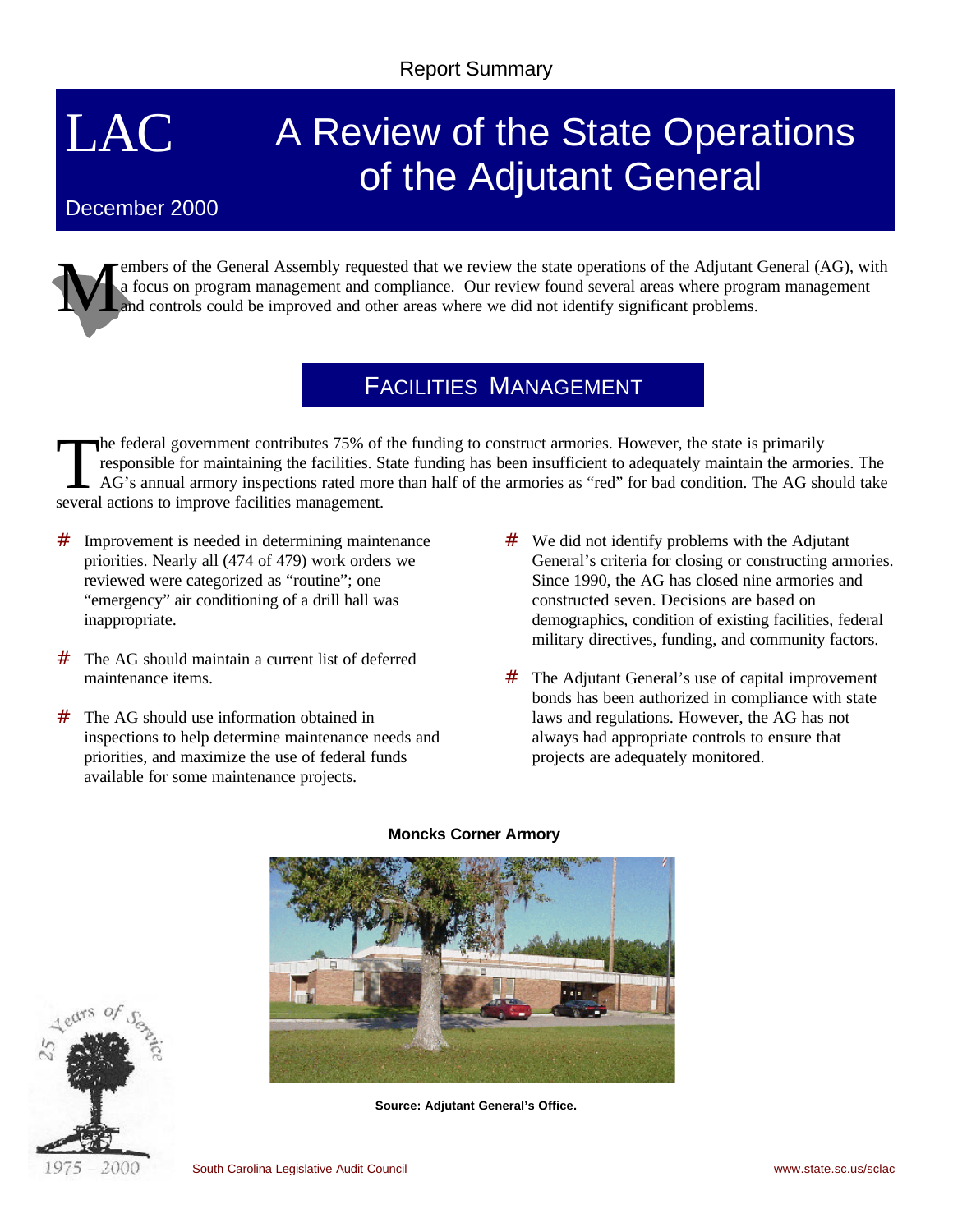#### **EMERGENCY PREPAREDNESS**

In South Carolina the emergency<br>preparedness division is within the<br>office of the Adjutant General. We<br>abtained information about the location n South Carolina the emergency preparedness division is within the obtained information about the location of emergency management agencies in other states and found there is no consensus on the placement of emergency management (see Graph).

All states' emergency management agencies, except in South Carolina, are in a direct chain of command to the Governor. South Carolina is the only state in which the Adjutant General is elected. However, we did not find substantial evidence that the structure of emergency management has caused serious problems.



#### **Placement of Emergency Management**

#### **FUNDING THE STATE PENSION**

T he state pension benefit for members of the National Guard has not been adequately funded. Deficiencies in funding may violate the South Carolina Constitution, which requires that pension benefits be funded on a sound actuarial basis.

The Adjutant General has obtained actuarial valuations and requested funding, but the General Assembly has not appropriated the recommended amounts (see Table). Although state law mandates that the Budget and Control Board be involved in determining the appropriate level of funding, the board has not been involved in this process.

| <b>ACTUARY-RECOMMENDED FUNDING AND APPROPRIATIONS</b><br>FOR THE NATIONAL GUARD PENSION FUND |                                      |                      |                  |
|----------------------------------------------------------------------------------------------|--------------------------------------|----------------------|------------------|
| <b>YEAR</b>                                                                                  | <b>RECOMMENDED</b><br><b>FUNDING</b> | <b>APPROPRIATION</b> | <b>SHORTFALL</b> |
| FY 95-96                                                                                     | \$2,499,066                          | \$2,499,065          |                  |
| FY 96-97                                                                                     | \$3,084,972                          | \$2,499,065          | \$585,907        |
| FY 97-98                                                                                     | \$3,084,972                          | \$2,499,065          | \$585,907        |
| FY 98-99                                                                                     | \$3,199,570                          | \$2,499,065          | \$700,505        |
| FY 99-00                                                                                     | \$3,199,570                          | \$2,499,065          | \$700,505        |
| FY 00-01                                                                                     | \$2,996,257                          | \$2,499,065          | \$497,192        |

See full report for table notes.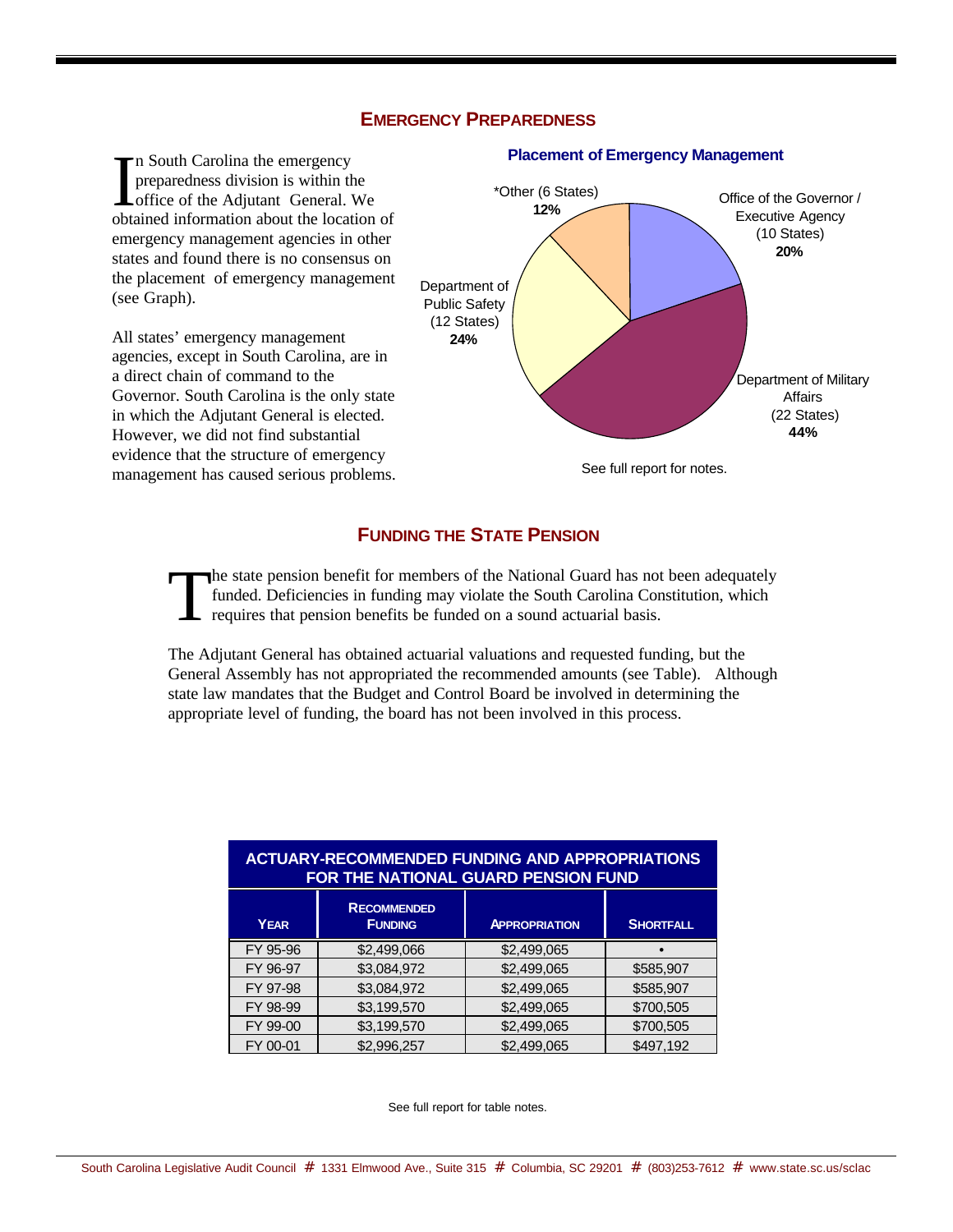# MANAGEMENT CONTROLS

The AG has not implemented adequate controls the employ who are also members of the National Guard. A review of records indicated that some employees have he AG has not implemented adequate controls to ensure accurate leave reporting by state employees who are also members of the National Guard. A received unauthorized dual compensation; that is, they have been paid by both the state and federal governments for the same days of service in excess of allowed military leave.

- # Records indicated that 8 (38%) of the 21 state employees in our sample received unauthorized dual compensation. For individual employees the number of days ranged from 1 to 11.
- # For three employees, the AG did not reflect leave taken in the employee's official leave summary. This also would result in unearned dual compensation.

# When we reviewed records to determine if employees had taken more military leave than the 15 days allowed, we found no material problems.

#### **HIRING PRACTICES**

- W  $\blacktriangledown$  found that the AG generally has controls to ensure that employees are qualified for their positions. However, the agency should:
- # Obtain appropriate equivalency approvals from the Budget and Control Board.
- # Require documentation for applicants' educational attainments.
- Revise its interview and selection policy.

#### **INADEQUATE CONTROLS OVER TUITION ASSISTANCE FUNDS**

Some participants in the National Guard tuition assistance program who did not meet program requirements received tuition assistance, and others were overpaid for courses completed.

- # In a sample of 48 program participants, we found that, contrary to program requirements, 4 participants received tuition assistancefor courses in whichthey did not earn at least a "C."
- # The AG has not adequately pursued collection of funds owed to the program. When recipients leave the National Guard prior to completing their two-year obligation, they are supposed to repay their tuition assistance. Only \$4,192 (3%) of \$152,287 in debts owed to the program has been collected.

#### **EMPLOYER SUPPORT PROGRAM BENEFITS THE GUARD**



articipation in the Employer Support for the Guard and Reserve (ESGR) program offers substantive benefits to the National Guard at a minimal cost to the state.

- $#$  The ESGR committee is a network of volunteers who act as intermediaries between soldiers and their employers.
- # Feedback from employers has led to changes in the guard's policies.
- # Employers who participate in "bosslifts" are educated about the National Guard.
- # State costs, comprised of administrative staff time and travel, are minimal.